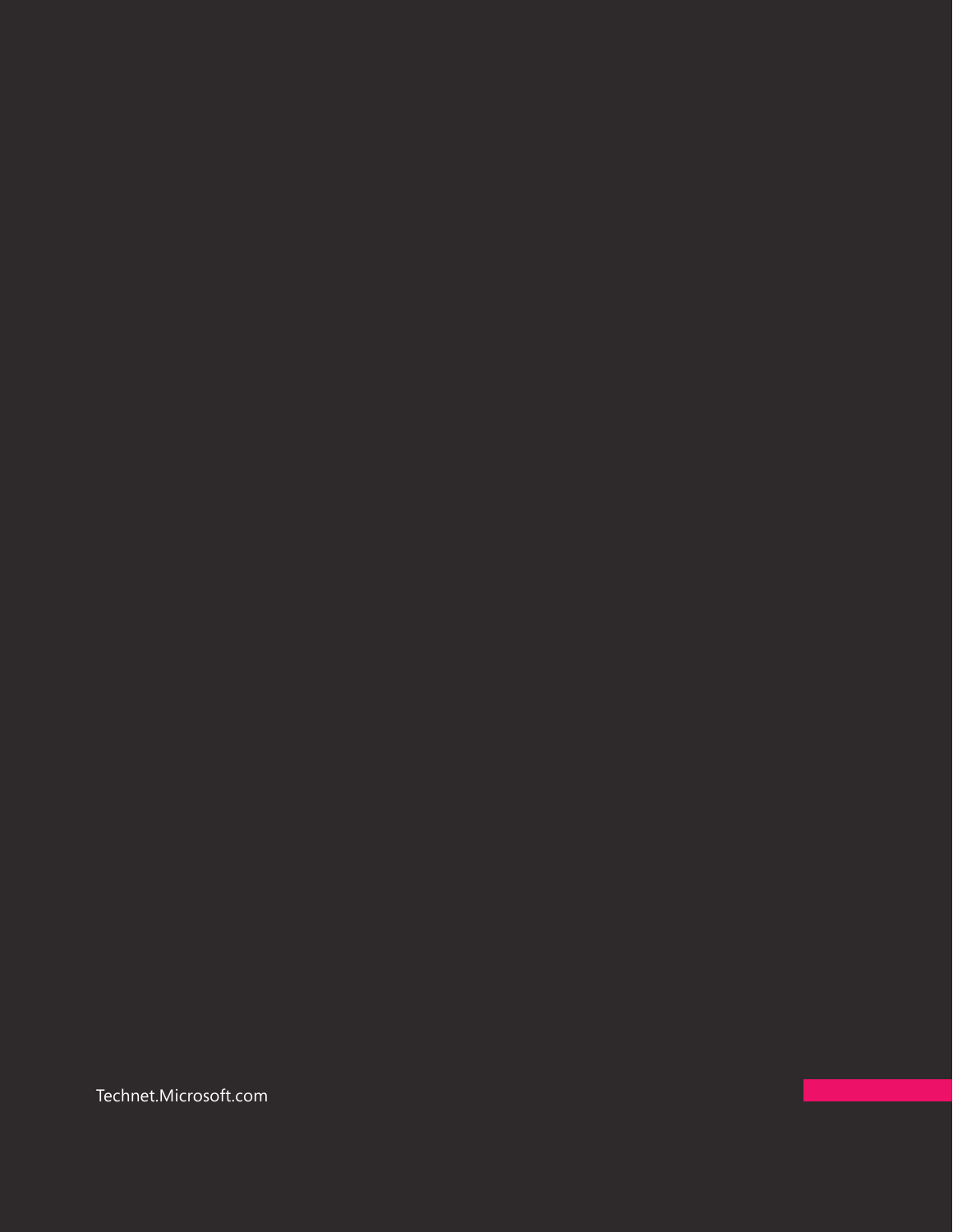# Windows 8

Product Guide for Business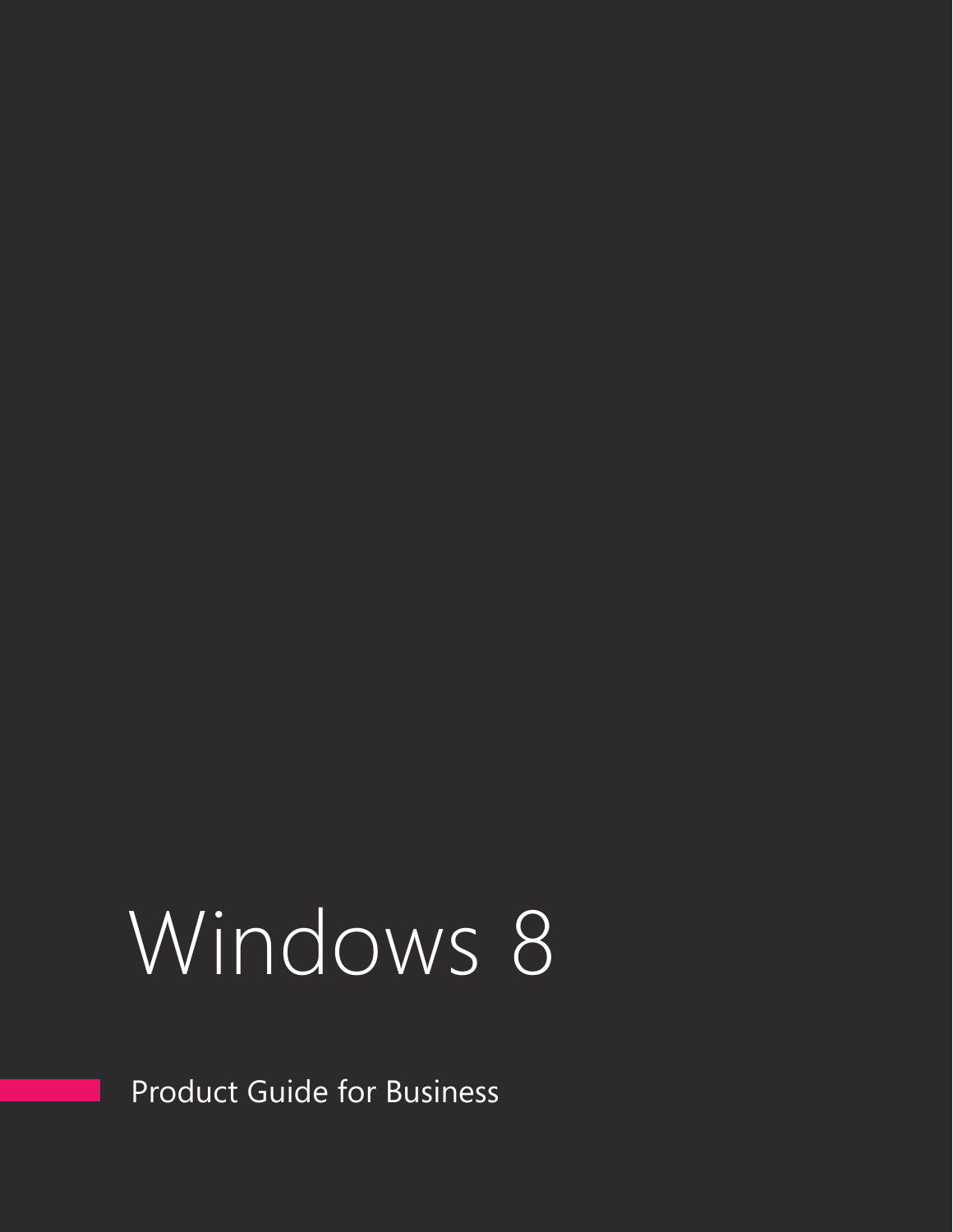# Table of Contents

| Changing work environments and Windows 8      | ₹. |
|-----------------------------------------------|----|
| New possibilities for mobile productivity     |    |
| Enhanced end-to-end security features         | 12 |
| Manageability and Virtualization Advancements | 13 |
| Summary                                       | 15 |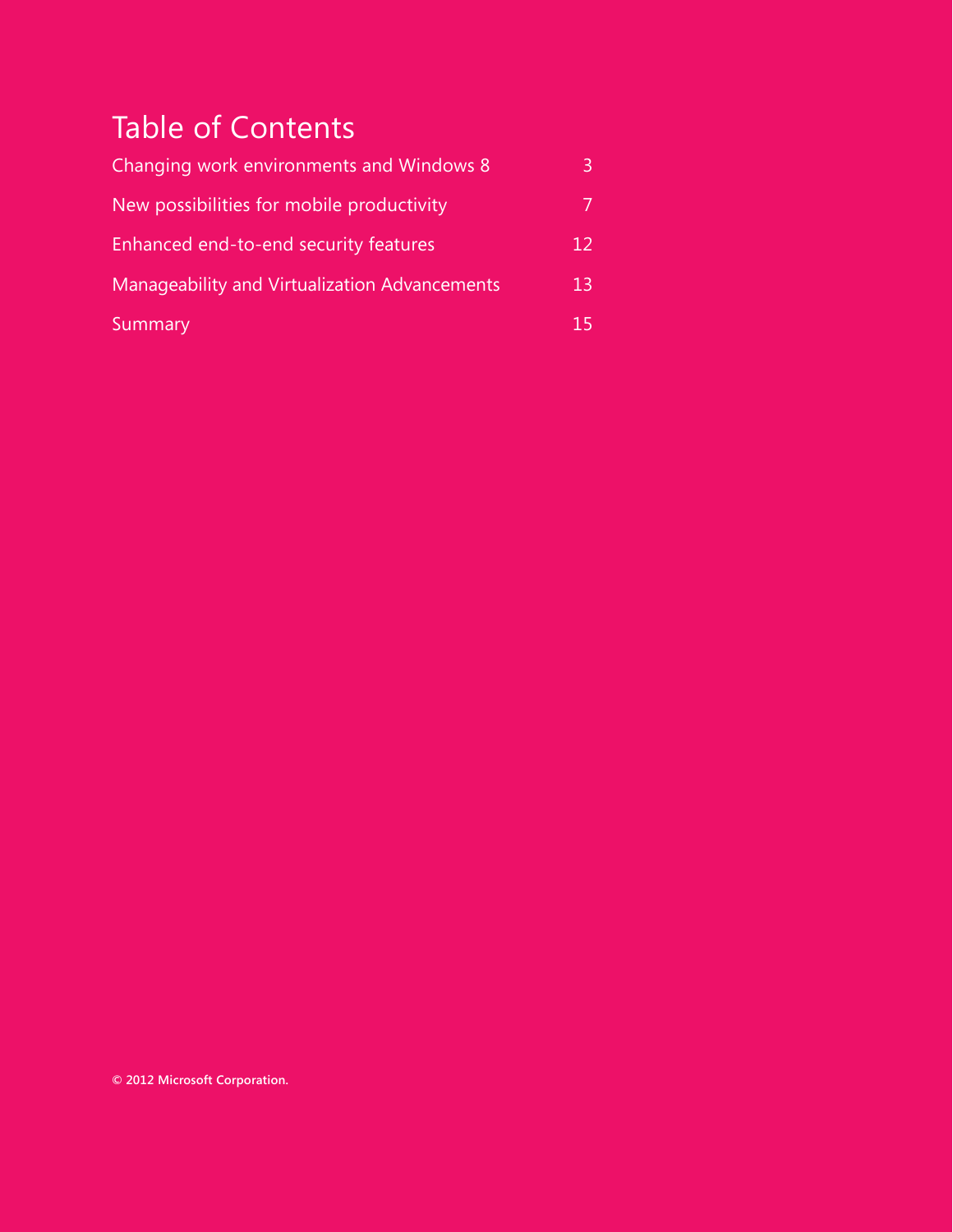# Product Guide for Business

# Changing work environments and Windows 8

How people work has changed dramatically over the last few years. Today, users have access to the latest technology in their personal lives, and are technically savvy. Proliferation of devices, a variety of form factors, and the explosion of social media technologies push user expectations and people increasingly have a say in what technology they use to get the job done.

Windows is reimagined to support people's unique working styles. Windows 8 is more intuitive and workers can more easily find what it is they need. The new user interface and app model enable businesses to create their own line-of-business apps to help improve worker productivity.

We know what's important to IT administrators. Windows 8 improves on Windows 7 fundamentals like speed, reliability and security and Windows 8 works seamlessly with an existing Windows management infrastructure.

**A better business tablet.** With Windows 8 tablets, users can enjoy convenience and mobility benefits in addition to the familiarity and productivity benefits of Windows.

**New possibilities for mobile productivity.** Windows 8 provides expanded connectivity options for mobile users, allowing them to be productive practically anywhere.

**Enhanced end-to-end security.** Windows 8 provides enterprise-class security capabilities that keep clients more secure against malware intrusion, better protected with data encryption.

**Manageability and virtualization advancements.** Windows 8 includes enhancements to manageability and virtualization features to help IT administrators manage their client PCs.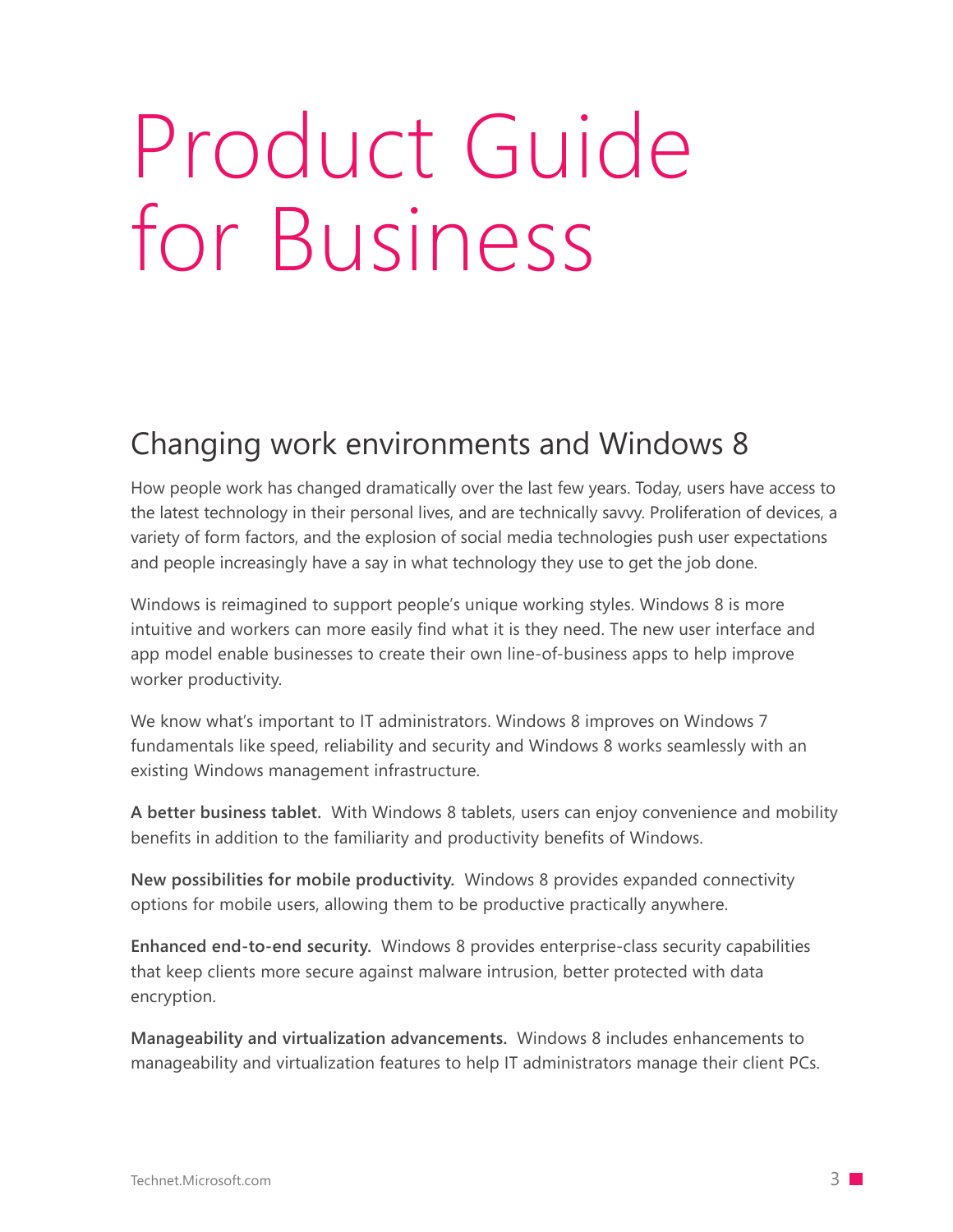## **A better business tablet**

Windows 8 tablets bring together the convenience and mobility of a tablet with the productivity of a PC. With full support for touch, mouse, and keyboard, Windows 8 tablets run the majority of apps that run today on Windows 7 PCs. IT administrators can also manage and secure the majority of Windows 8 tablets using their existing management infrastructure.

#### **Windows 7, only better**

Features that were great in Windows 7, we made even better. With Windows 8, workers have the best of both worlds: a powerful new way of working with your PC, and the flexibility and power of the Windows desktop. Windows 8 contains all of the security and reliability features that you've come to expect from Windows. The features you expect to see in the desktop, like Jump Lists and Snap, are still there in Windows 8.

#### **Start screen**

The power and familiarity of the Windows desktop is now complemented by an easy to use Start screen The Start screen is a single location to launch all of your apps and see the latest updates so you know what's going on. Live tiles display dynamic information from web services and other sources, allowing workers to access the latest data they need without having to launch the app.

## **Touch, mouse, and keyboard**

With strong support for multi-touch and handwriting recognition, Windows 8 provides an intuitive and productive way to work for touch-enabled devices. Windows 8 also has great mouse and keyboard support. With Windows 8, workers can type, swipe, or click their way through the work day.



Windows 8 supports touch, mouse, and keyboard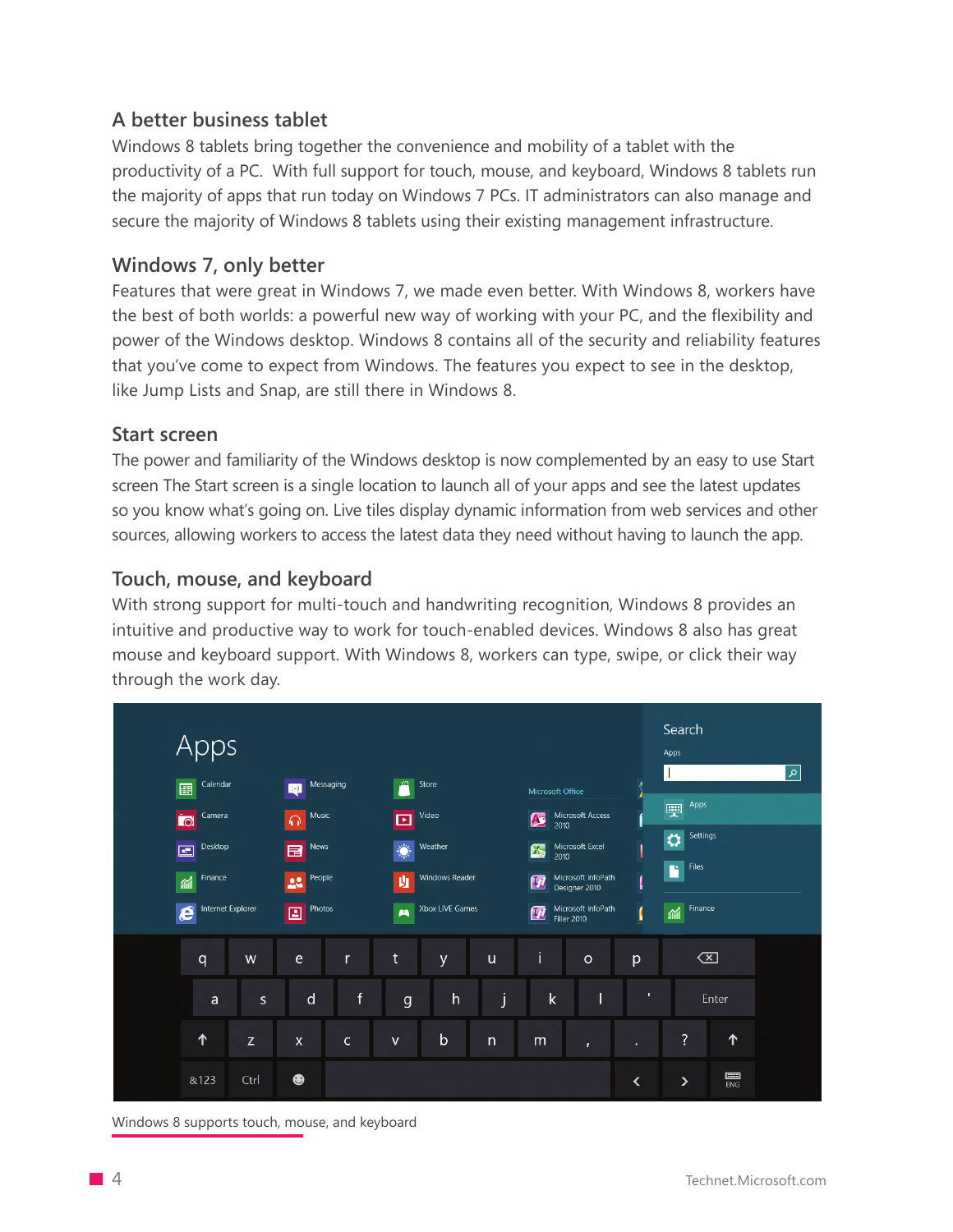## **Line-of-business app development and management**

Windows 8 provides new opportunities for line of business apps, especially for tablet form factors. Line of business Windows Store apps can help enhance worker productivity, with full screen apps that allow workers to more easily interact with the app. Switching between apps is easy, and apps that support "snapped" view enable workers to multitask between apps.

Enterprise developers can build line of business Windows Store apps using the programing languages they already know. The new Windows Runtime supports C#, C++, JavaScript, and Visual Basic. Integration with Visual Studio and Intellisense allows developers to more easily jumpstart their development process for Windows 8.

Windows Store apps cannot access user resources unless the app specifically declares a need to use those resources. This ensures a clear connection between apps and the types of resources the app has access to.

With app contracts, users can easily search for information across multiple apps seamlessly. For developers, app contracts eliminate the need to work with different standards or appspecific APIs to access data stored or created by another app. For businesses, using app contracts can make data sharing across apps easier and more efficient.

IT administrators can feel confident that they can maintain control over the deployment of their line of business Windows Store apps as well. Businesses can load their apps onto a PC without having to publish their app to the Windows Store. This process, which we call "sideloading", is available on a Windows 8 PC that is domain-joined or on a Windows 8 PC with an activated sideloading product key. This ensures that an app that is created in an enterprise can stay within the corporate network and be centrally managed, updated, and distributed. IT administrators remain in control of how apps are installed on users' PCs and can control access to the Windows Store by using Group Policy. Specific apps within the Windows Store can be allowed or blocked using the AppLocker feature.

Also, the majority of your existing line-of-business apps that run on Windows 7 will also run on Windows 8 (32-bit and 64-bit versions).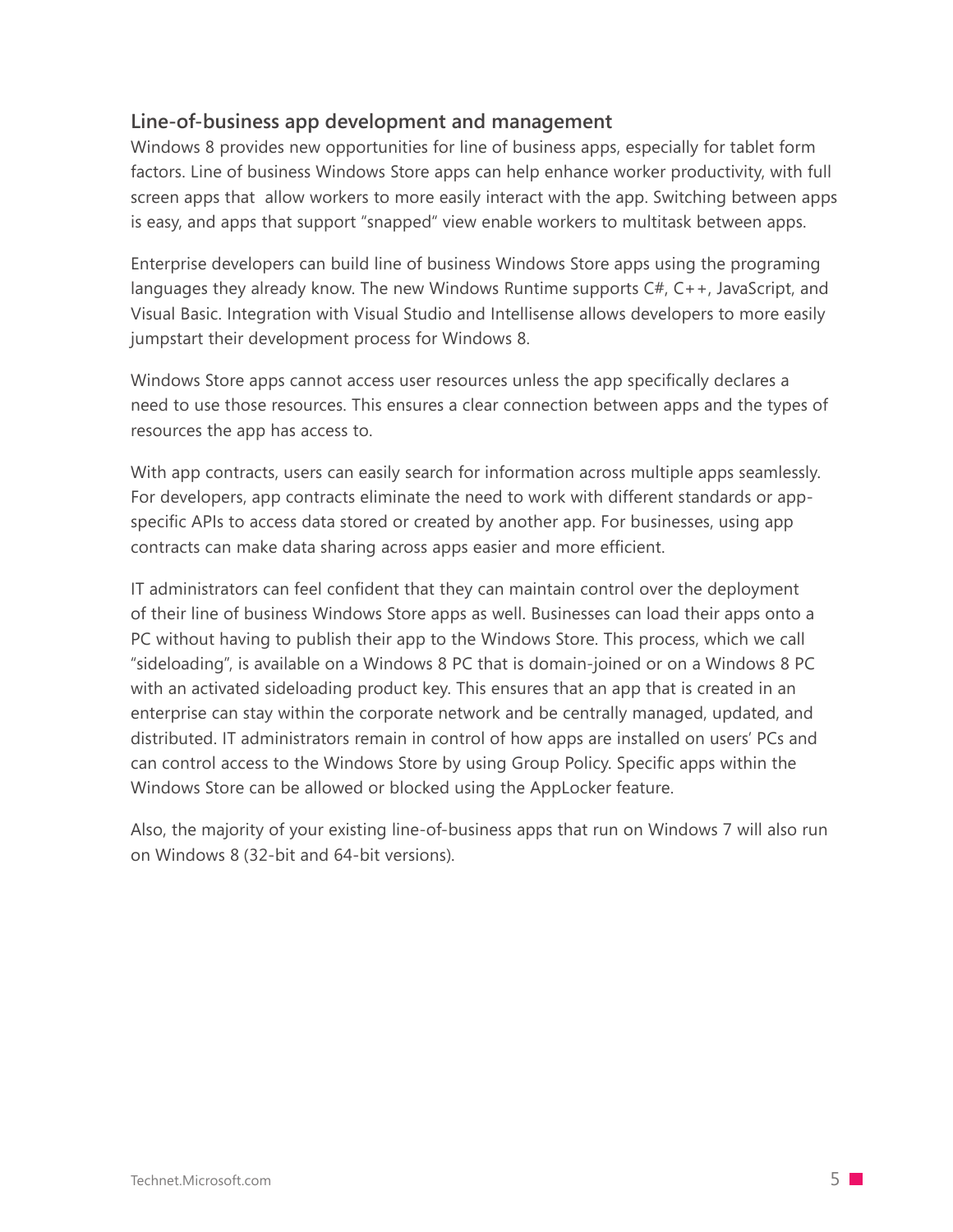## **Choice in form factors**

Windows 8 is designed to run well and deliver a consistent experience across many types of devices from high-performing desktop PCs to low-power tablets. This provides a number of benefits for businesses. Because Windows 8 takes advantage of advancements in low-power CPUs, users will experience longer battery life. Because the new user interface is designed with touch in mind, Windows 8 is ideally suited for touch-centric devices, such as tablets. Great support for mouse and keyboard input ensures that Windows 8 is equally easy to use on existing laptop and desktop form factors. And, because Windows 8 is built on the same foundation as earlier versions of Windows, Windows 8 PCs and devices will integrate seamlessly into existing managed PC environments, and provide the level of security that customers have learned to expect from Windows. Also, Windows 8-certified devices include security hardware that enables Windows 8 to provide the best possible security assurances for IT administrators.

#### **Internet Explorer 10**

The web browser is one the most important applications on Windows and organizations rely on browsers for many critical functions. Information workers demand a flexible work style and a great browsing experience, across both touch and desktop devices. Internet Explorer 10 delivers an amazing web experience in an entirely new Windows 8 browser that's fast, fluid, optimized for touch, and is business-ready.

There are two browsing experiences with Internet Explorer 10. The first is the Internet Explorer browsing experience optimized for touch-based devices. This full screen experience provides a fast, modern browser that's tightly integrated with Windows 8. The second is Internet Explorer for the desktop, a traditional browsing experience. There are features that distinguish each browser, but both use the same Internet Explorer 10 engine.

Internet Explorer 10 is a browser optimized for performance, with innovations carried over and improved from Internet Explorer 9, such as a fast JavaScript engine and page-load times. Internet Explorer 10 is also built to take full advantage of the operating system and hardware to accelerate web page rendering, maximizing browsing performance and return on hardware investment.

For touch devices such as tablets, Internet Explorer provides a new, touch-friendly way to experience the web. With a focus on less browser and more web, your entire screen is dedicated to web sites. Tabs and navigation controls appear at the swipe of a finger, and disappear when not used. Internet Explorer 10 makes it easy for employees to navigate the web and interact with business apps using intuitive, easy-to-use gestures. For legacy business apps, Internet Explorer for the desktop continues to provide a more traditional browsing experience, including support for ActiveX and plug-ins.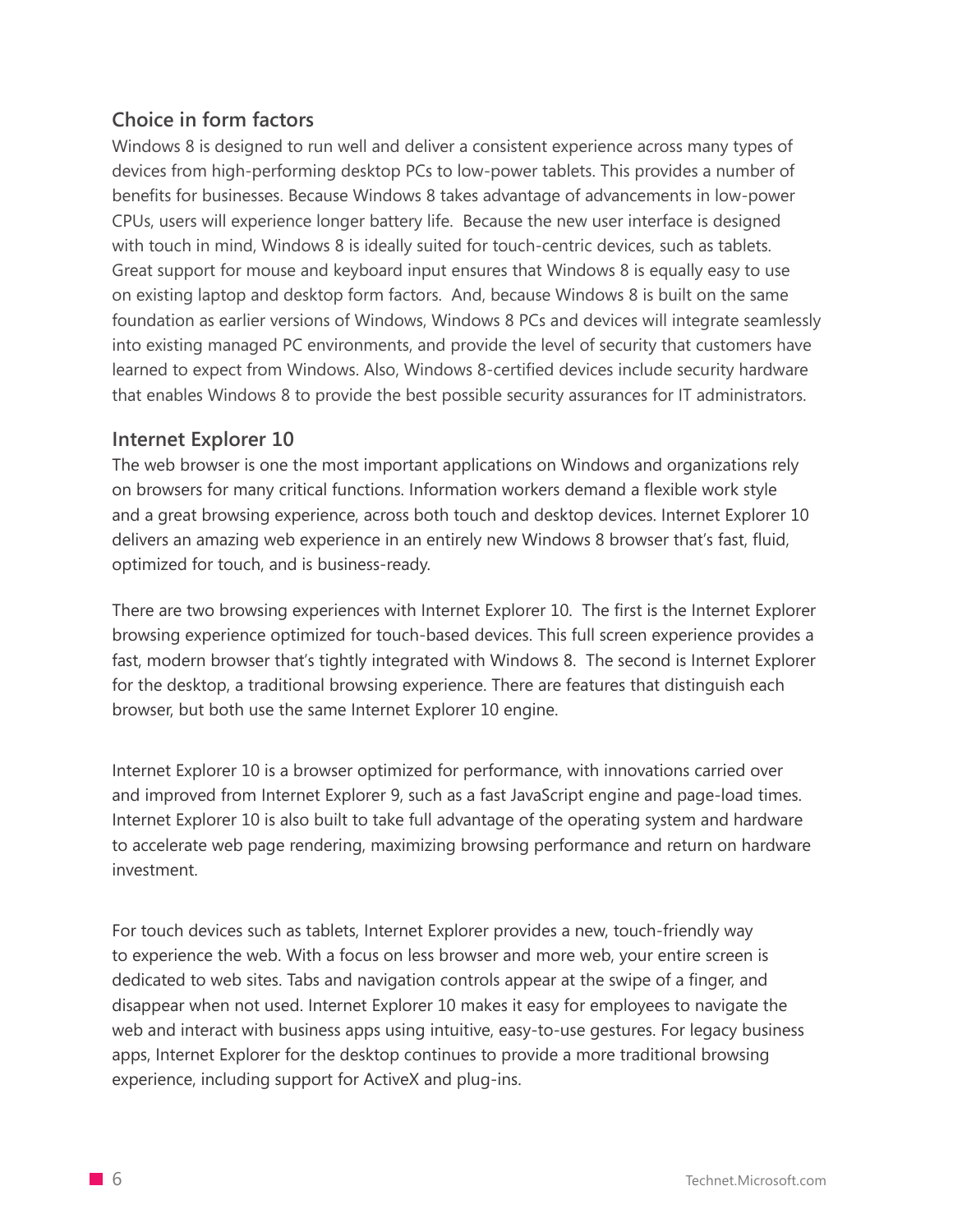Internet Explorer 10 excels in security and privacy protection. The SmartScreen filter is a key security investment in Internet Explorer, having blocked over 2 billion socially-engineered malware and phishing attacks. Internet Explorer 10 also comes with Enhanced Protected Mode, which provides even stronger protection from web-based attacks. Enhanced Protected Mode makes it harder for malicious software to access parts of the operating system that it shouldn't access.

Internet Explorer also provides industry-leading privacy features to help keep information and activities more private. Internet Explorer 10 supports Tracking Protection Lists and "Do Not Track," both designed to help manage online tracking. Features such an InPrivate Browsing also help keep employee data private on shared or public PCs.

Internet Explorer 10 supports modern standards like HTML5, CSS3, and SVG to give corporate developers the ability to build more powerful web apps. The investments made in legacy line of business apps carry over to Internet Explorer 10 with little effort, as it supports Internet Explorer 9, Internet Explorer 8, Internet Explorer 7, and Quirks compatibility modes.

Internet Explorer 10 supports the management and configuration tools that IT professionals need for cost-effective browser deployment and maintenance, including Internet Explorer Administration Kit (IEAK), Windows Server Update Services (WSUS), System Center Configuration Manager (SCCM), and the Microsoft Deployment Toolkit (MDT). With about 1,500 Group Policies, Internet Explorer 10 can be configured as needed for a wide variety of environments. The Internet Explorer support lifecycle is also tied to Windows, ensuring predictable support schedules and contributing to peace of mind when deploying Internet Explorer 10 with Windows 8.

Internet Explorer 10 is enterprise-ready through its focus on fast and fluid web productivity, return on web development, deployment and management costs, and industry-leading security and privacy features.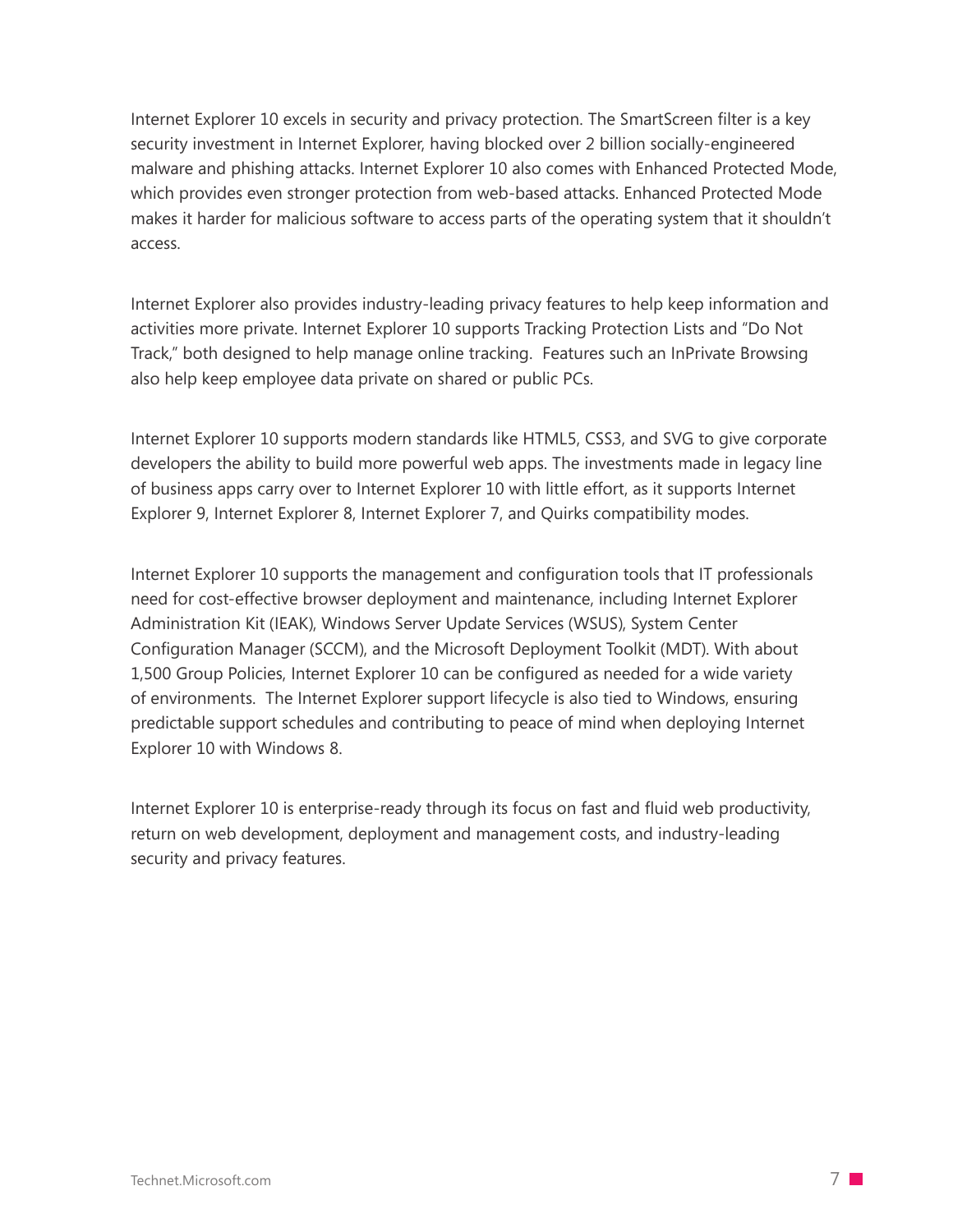#### **New possibilities for mobile productivity**

Windows 8 offers new connectivity, access and productivity options for the mobile workforce, ranging from mobile broadband usage monitoring to bandwidth optimization capabilities.

With Windows To Go IT administrators can create a managed corporate desktop on a bootable USB drive that workers can take with them wherever they go. It's like having a secure corporate PC in your pocket.

#### **Windows To Go**

IT organizations are challenged to support the changing work styles of users who want access to their corporate environment anytime, anywhere. These workers need the flexibility to select their own PCs to get their work done. Remote contractors might require the same level of access to corporate resources as full time employees to be most productive.



How Windows To Go works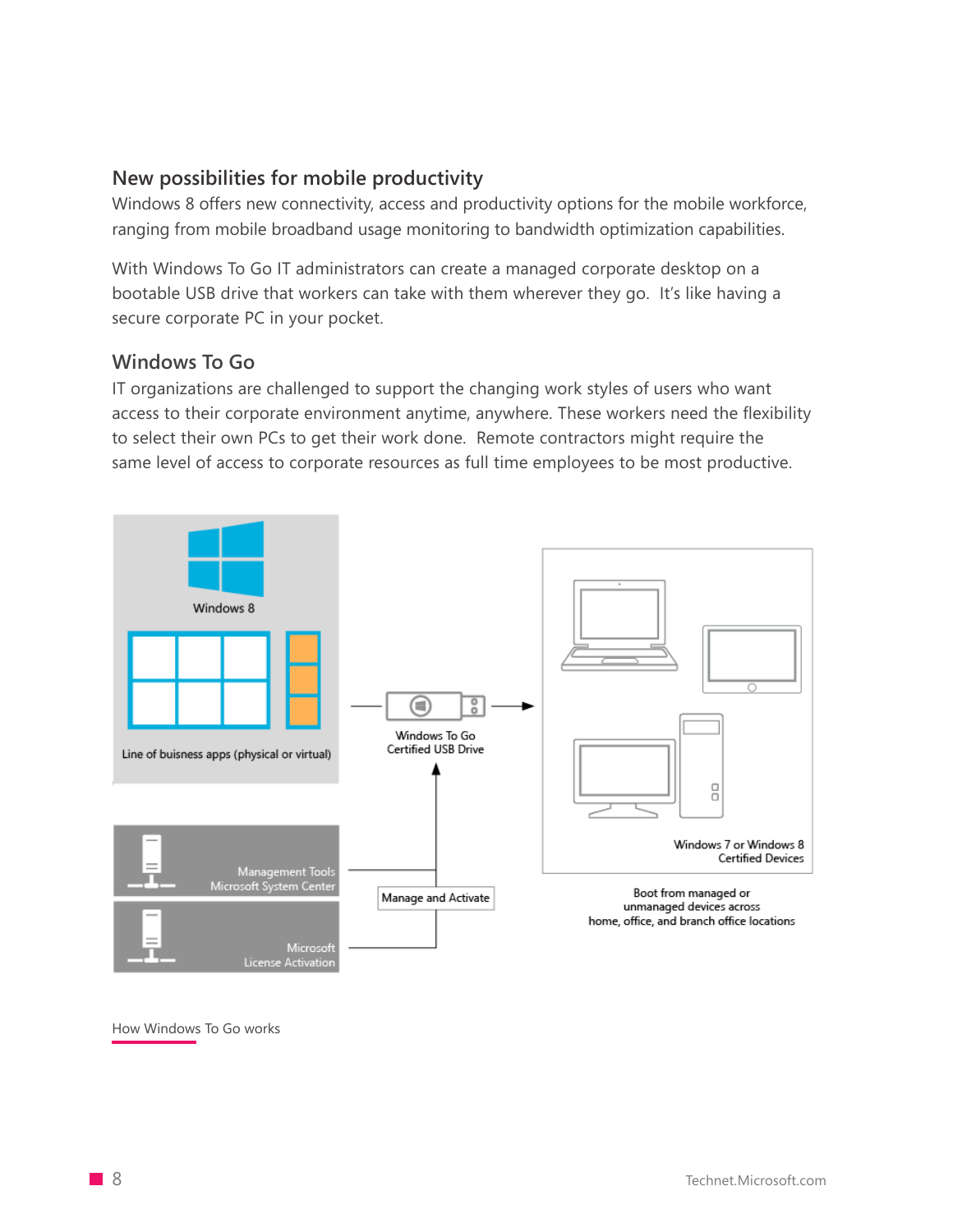In Windows 8 Enterprise editions, Windows To Go is a cost effective solution that enables several alternative workplace scenarios. IT administrators can provide users with a corporate Windows image that includes line of business apps, settings, and corporate data on a certified USB storage device. Users can have a consistent Windows 8 experience on any corporate or personal PC (Windows 7 or Windows 8 logo-certified). When users boot a PC with Windows To Go, they get a rich, consistent and personalized Windows 8 experience that is as secure as a fully managed PC. When they shut down, they can remove the USB device and no data is left on the host PC.

Contractors can be given a Windows To Go drive for the duration of their employment so that they can be instantly productive without leaving corporate data on their personal PC. Organizations can now let employees use their own PCs and those workers can use a Windows To Go USB drive. Windows To Go also enables free seating scenarios, where users are required to roam across multiple workstations. Windows To Go provides IT administrators a flexible solution to a variety of worker scenarios.

All of the great Windows 8 security features are also available in Windows To Go, including features like Trusted Boot and Bitlocker drive encryption. This allows IT administrators to maintain security requirements. Users can stay connected to corporate resources in Windows To Go by using DirectAccess or a Virtual Private Network (VPN) connection. IT administrators can also use standard systems management tools to manage Windows To Go just the same as they use for Windows 8.

#### **DirectAccess**

Traditionally, mobile workers connect to intranet resources by using a Virtual Private Network (VPN). However, using a VPN can be inconvenient because users must start the VPN connection and then wait for authentication to complete. If a user forgets their smartcard or digital pin creator they are unable to login remotely. IT administrators can't issue updates until the PC is on the corporate network and because of this, there risk of a user's PCs becoming out of date. Also, whenever the user's PC loses Internet connection, the VPN connection needs to be reestablished.

Windows 8 Enterprise edition includes DirectAccess, which allows remote users to seamlessly connect to a corporate network and works with virtual smartcards without having to launch a separate connection, such as VPN. Whenever client computers with DirectAccess are connected to the Internet, mobile and remote workers are connected to the corporate network, allowing them to access line-of-business apps, SharePoint sites, and other internal websites. Administrators can monitor connections and remotely manage client computers that are using DirectAccess anytime the PCs are connected to the Internet. IT administrators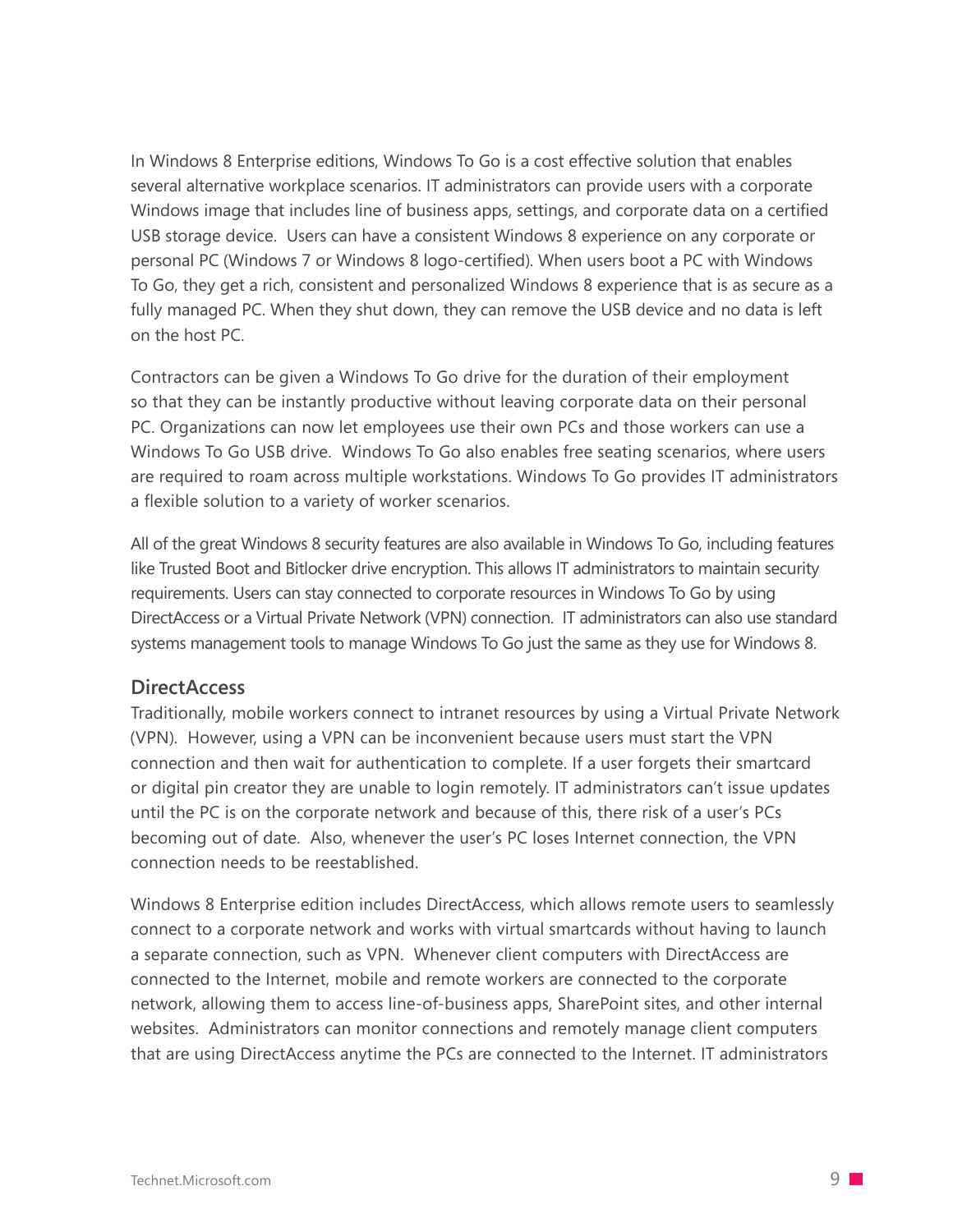can keep these remote clients within security compliance by applying the latest security policies and software updates.

With Windows 8 Enterprise and Windows Server 2012, DirectAccess is simpler to deploy and easier to manage. DirectAccess can now be deployed seamlessly into to existing infrastructure, helping to lower deployment costs. The necessary Pv6 to IPv4 transition technologies are included, allowing end users access to IPv4 resources within the corporate network.



DirectAccess and Virtual Private Network comparison

#### **Mobile broadband**

Built-in mobile broadband features in Windows 8 integrate support for 3G and 4G telecommunication, which enables mobile workers to get connected to the Internet immediately. Windows 8 mobile broadband support can help businesses keep data usage costs low with built-in mobile broadband metering. Users can easily see the data they are consuming, giving them an opportunity to budget in advance for overages. As mobile workers move between locations, Windows 8 automatically uses Wi-Fi hotspots if they're available. This saves costs and improves bandwidth.

#### **BranchCache**

BranchCache is a Wide Area Networking (WAN) bandwidth optimization technology that downloads files, apps, and other content from headquarters and stores the content in the branch office. Client computers can then access the content locally, rather than repeatedly downloading it across the WAN. By using BranchCache, you can reduce WAN use and the time required for branch workers to access data on the network. Included with Windows 8 Enterprise, BrancCache allows apps that use networking protocols to be more responsive and users in remote offices to experience higher performance on their local area network.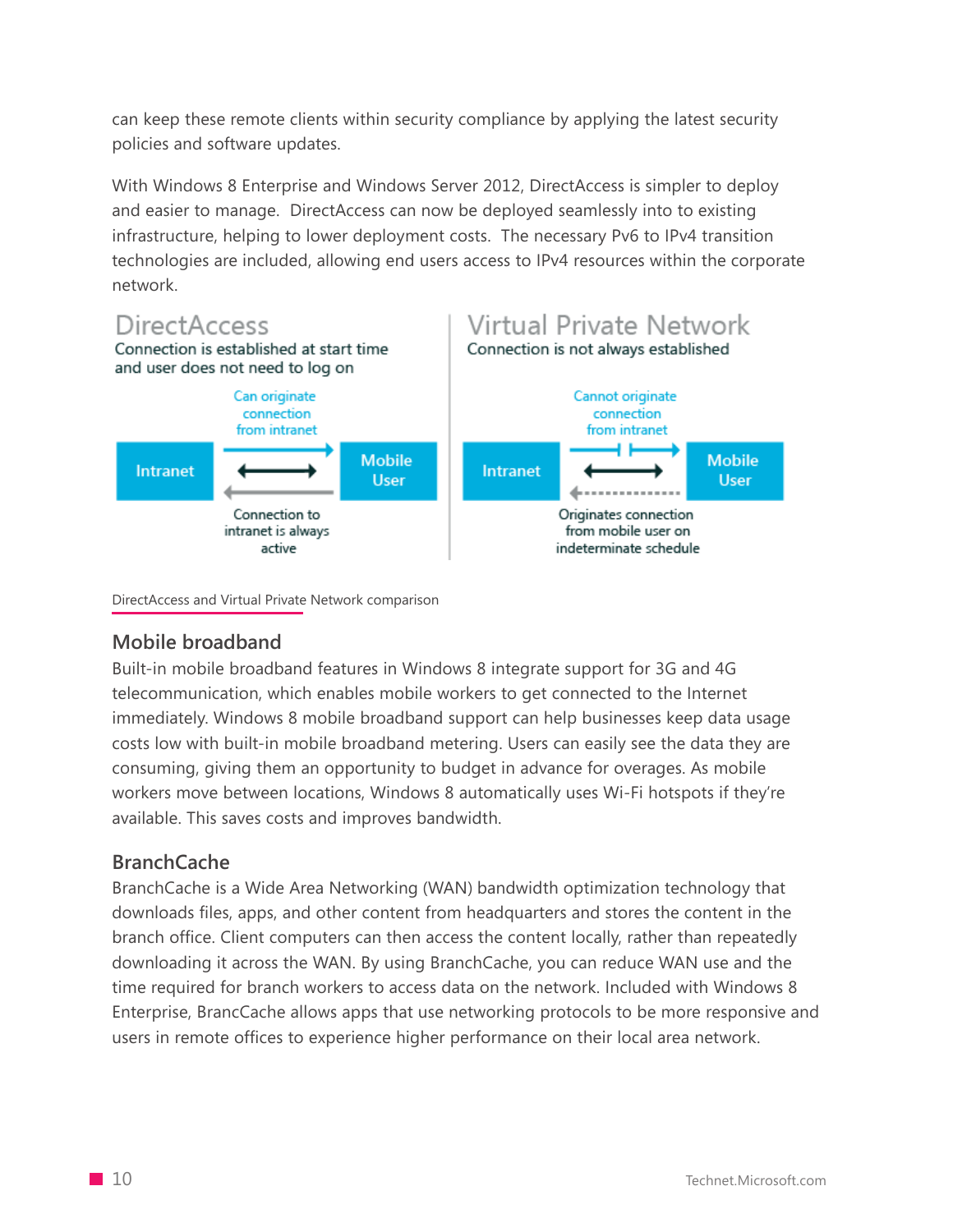

**Branch Office** 

#### BranchCache Data Cache

BranchCache is easier to deploy and helps to increase the security of data caches. Deploying BranchCache no longer requires office-by-office configuration, and client configuration is automatic once configured through Group Policy. BranchCache now includes cache encryption and removes the requirement for additional disk encryption technologies. This helps simplify deployment and helps to improve data security. Performance is also improved with new features, including a data de-duplication technology that reduces transmitting the same data multiple times. BranchCache can scale to offices of any size by allowing you to deploy as many hosted cache servers as needed at a location.

#### **Printing enhancements**

Windows 8 printing scenarios are simplified. Windows 8 Enterprise edition includes a builtin print driver that enables users to print to a wide range of printers without having to find, download, or install device drivers from CDs or websites. This driver provides basic printing functionality and IT administrators no longer need to load different driver packages onto the print server. In addition, when the print server is running Windows Server 2012, client computers running Windows 8 don't need to download a driver to use a printer.

The Branch Office Direct Printing feature allows print jobs from a branch office to be redirected to local printers without going to a print server in a data center. With this feature, users don't need to deploy costly WAN optimizing appliances specifically for printing purposes.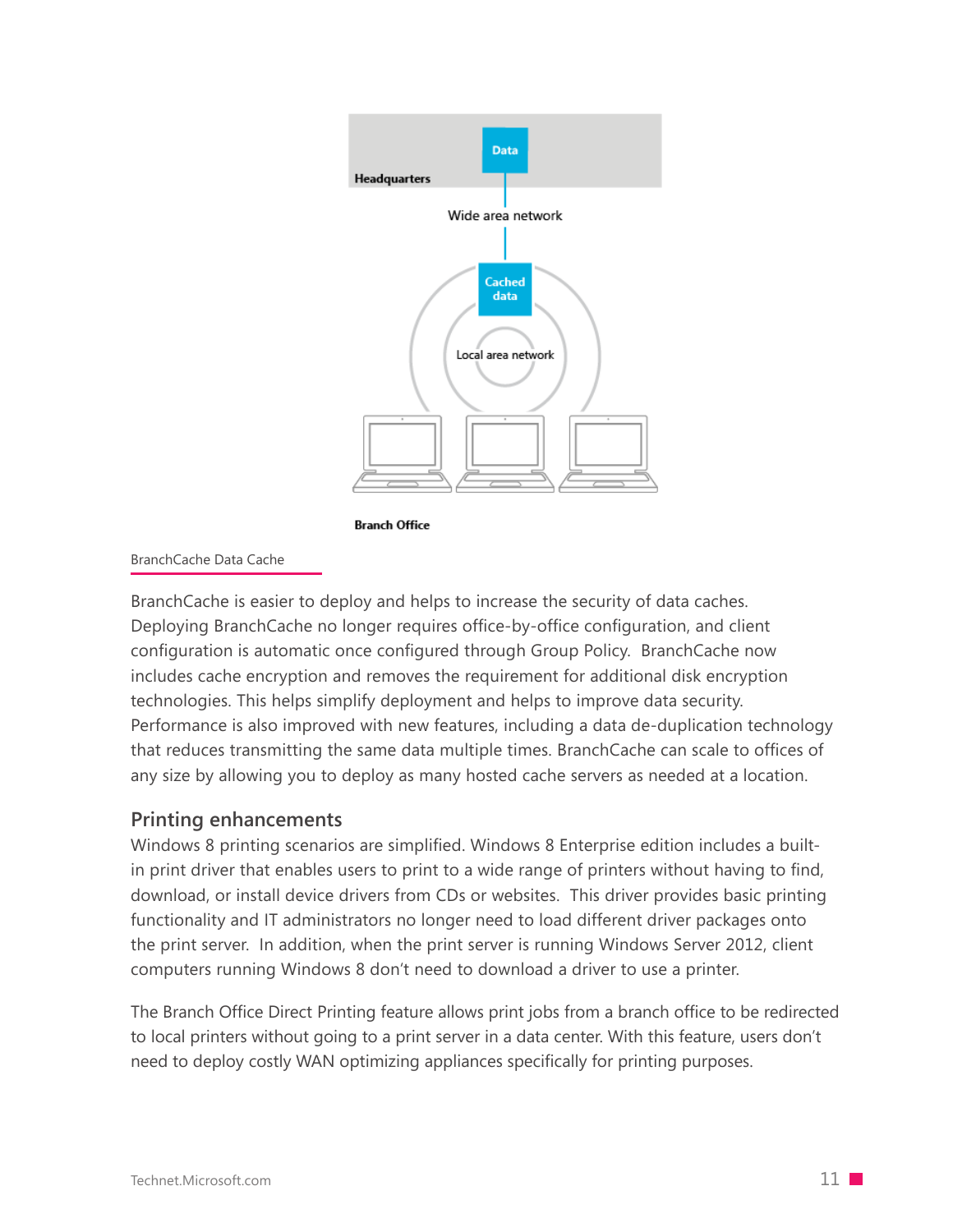The printer driver deployment and other configuration data can be managed centrally from the data center. When a print job is started from the branch office, the printer configuration and drivers are accessed through the data center if needed, but the print job is sent to the local printer for fulfillment.

If the WAN link is inactive, print jobs continue to work by using the last known configuration. This helps to ensure that the branch office still has the ability to print even if the WAN isn't available.

# **Cloud-connected**

For companies that are looking for the latest in cloud-connected technologies, Windows 8 includes a robust set of features that allow you to harness the power of the cloud. When you sign in to your Windows 8 PC, your device is instantly connected to the people, files and settings you care about. Sign in with a Microsoft account, and any Windows 8 PC is instantly alive with the things that make Windows yours: your Start page, themes, language preferences and browser favorites. Restoring a user's Windows settings is now much easier should a user need to recover their PC. After resetting a PC and signing in with a Microsoft account, their settings are restored and apps can easily be downloaded.

For businesses interested in public file sharing technologies, SkyDrive provides a simple, easy-to-use cloud storage solution. SkyDrive files can be made private or public and you can also allow access only to specific people.

# Enhanced end-to-end security features

From power-on to power-off, Windows 8 provides a more secure foundation to help keep your business running.

# **Trusted boot process**

Some malware programs target the boot process and insert themselves into the system before Windows or antimalware software is able to start. Because of this, the ability of Windows or the anti-malware software to protect the system might be compromised. With UEFI 2.3.1 equipped devices, the UEFI Secure Boot feature helps to ensure that malware is not able to start before Windows 8. The Windows 8 Trusted boot feature protects the integrity of the remainder of the boot process, including the kernel, system files, boot critical drivers, and even the antimalware software itself. The system's antimalware software is the first 3rd party application or driver to start. Moving antimalware into the Trusted Boot process prevents it from being tampered with. In the event that malware is able to successfully tamper with the boot process Windows helps to automatically detect and repair the system.

#### **Measured boot process**

On Trusted Platform Module (TPM)-based systems, Windows 8 can perform a comprehensive chain of measurements during the boot process that can be used to further validate the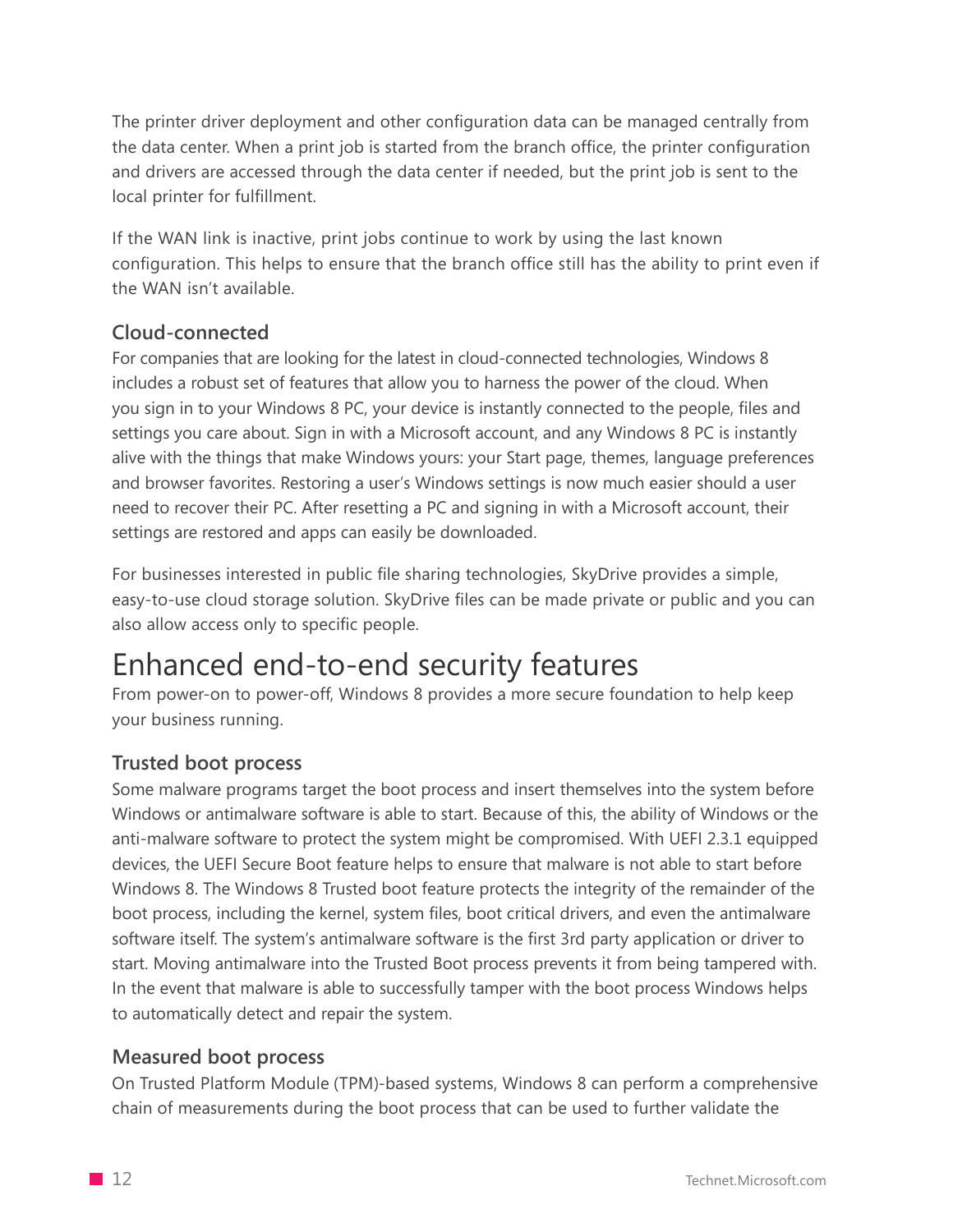boot process beyond Trusted Boot. Measured boot process enables all aspects of the boot process to be measured, signed, and stored in a Trusted Platform Module (TPM) chip. This information can be evaluated by a remote service to further validate a computer's integrity before granting it access to resources. This process is called Remote Attestation.

## **BitLocker Drive Encryption**

BitLocker Drive Encryption is a data protection feature in Windows 8 Pro and Windows 8 Enterprise editions that helps protect data theft from lost, stolen, or inappropriately decommissioned computers. BitLocker now encrypts hard drives more quickly, helping to keep data safe without significantly interrupting worker productivity.

BitLocker now supports encrypted drives, which are hard drives that come pre-encrypted from the manufacturer. BitLocker offloads the cryptographic operations to hardware, increasing overall encryption performance and decreasing CPU and power consumption.

On devices without hardware encryption, Bitlocker encrypts data more quickly, enterprise clients can more easily provision BitLocker and they can do it with little time impact. BitLocker allows you to choose to encrypt the used space on a disk instead of the entire disk. As free space is used, it will be encrypted. This results in a faster, less disruptive encryption of a hard drive. In addition, the user experience is improved by allowing a standard user, one without administrative privileges, to reset the BitLocker PIN.

## **AppLocker**

AppLocker is a simple and flexible mechanism that allows IT administrators to specify exactly the apps that are allowed to run on their user's PCs. Traditional access control technologies such as Active Directory Rights Management Services and Access Control Lists (ACLs) help control the data users are allowed to access. However, these technologies can't prevent users from installing or using non-standard software. In Windows 8 Enterprise edition AppLocker enables IT administrators to create security policies through Group Policy to prevent potentially harmful or other non-approved apps from running. With AppLocker, IT administrators can set rules based on a number of properties, including the signature of the application's package or the app's package installer and can more effectively control apps with less management.

# **Windows SmartScreen app reputation service**

Windows SmartScreen app reputation is a safety feature in Windows 8. This service provides application reputation-based technologies to help protect users from malicious software that they may encounter on the Internet. This technology checks reputation on any new application, helping to keep users safe no matter what browser they use Windows 8. This helps to prevent malware and other viruses from infiltrating your organization. The Windows SmartScreen app reputation feature works with Internet Explorer's SmartScreen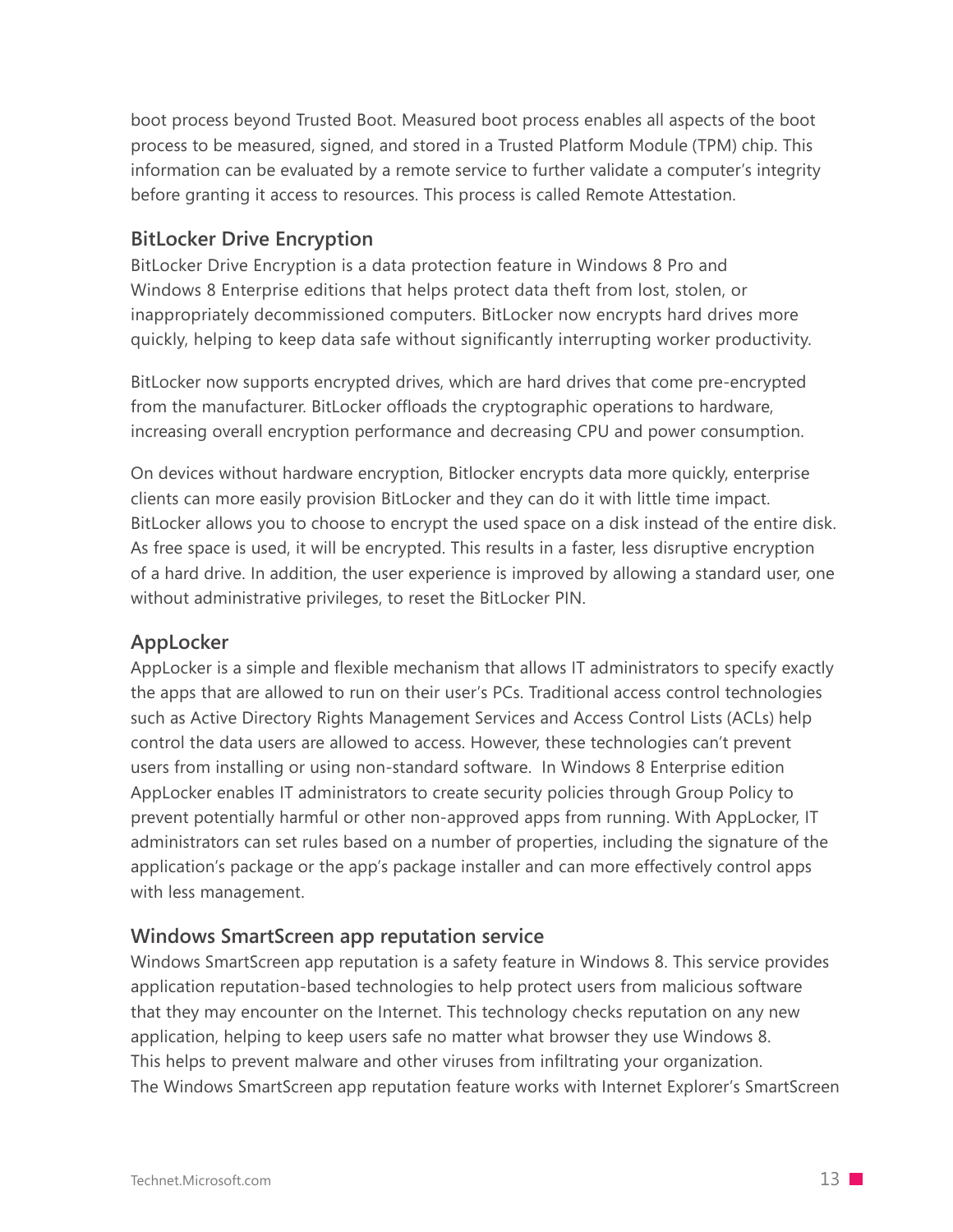feature, which also helps to protect users from websites seeking to acquire personal information such as user names, passwords, and billing data.

#### **Claim-based access control**

Claim-based access control enables you to set up and manage usage policies for files, folders and shared resources.

IT administrators can dynamically allow users access to the data they need based on the user's role in the company. Unlike previous statically-controlled security groups, Claim-based access control allows IT admins to dynamically control access to corporate resources based on the user and device properties that are stored in Active Directory. For example, a policy can be created that enables individuals in the finance group to have access to specific budget and forecast data, and the human resources group to have access to personnel files.

# Manageability and Virtualization Advancements

With new device form factors and more mobile devices entering the workplace, managing devices and corporate data is more critical than ever. The trusted management and security features that millions of businesses depend on every day are a part of Windows 8. Windows 8 also works well with today's hardware options. Combined with tools that simplify compatibility testing and deployment, Windows 8 easily integrates into most existing client management infrastructures. If your business is running previous versions of Windows Server, Windows 8 can easily be managed alongside your other Windows client PCs.

# **Client Hyper-V**

Client Hyper-V on Windows 8 Pro and in Windows 8 Enterprise is a robust virtualization platform that enables IT Pros and developers to run diverse client and server environments on their Windows 8 PCs. IT administrators can test and manage multiple environments from a single PC, enabling them to evaluate changes in a test environment in advance of deploying to a production environment. With support for wireless networking and sleep and hibernate modes, Client Hyper-V can run on any Second Level Address Translation (SLAT) enabled 64-bit PC, including most Intel- and AMD-based laptops. Virtual Machines (VMs) can easily be migrated between Server and Client Hyper-V without modification, making developers and IT Administrators more efficient. Client Hyper-V also supports both 32-bit and 64-bit guest operating systems. Client Hyper-V leverages the security enhancements in Windows 8 and can easily be managed by existing IT tools such as System Center.

## **New Virtual Hard Disk Format**

An update to the VHD format, called VHDX, has much larger capacity and built-in resiliency. VHDX supports up to 64 terabytes of storage. It also provides built-in protection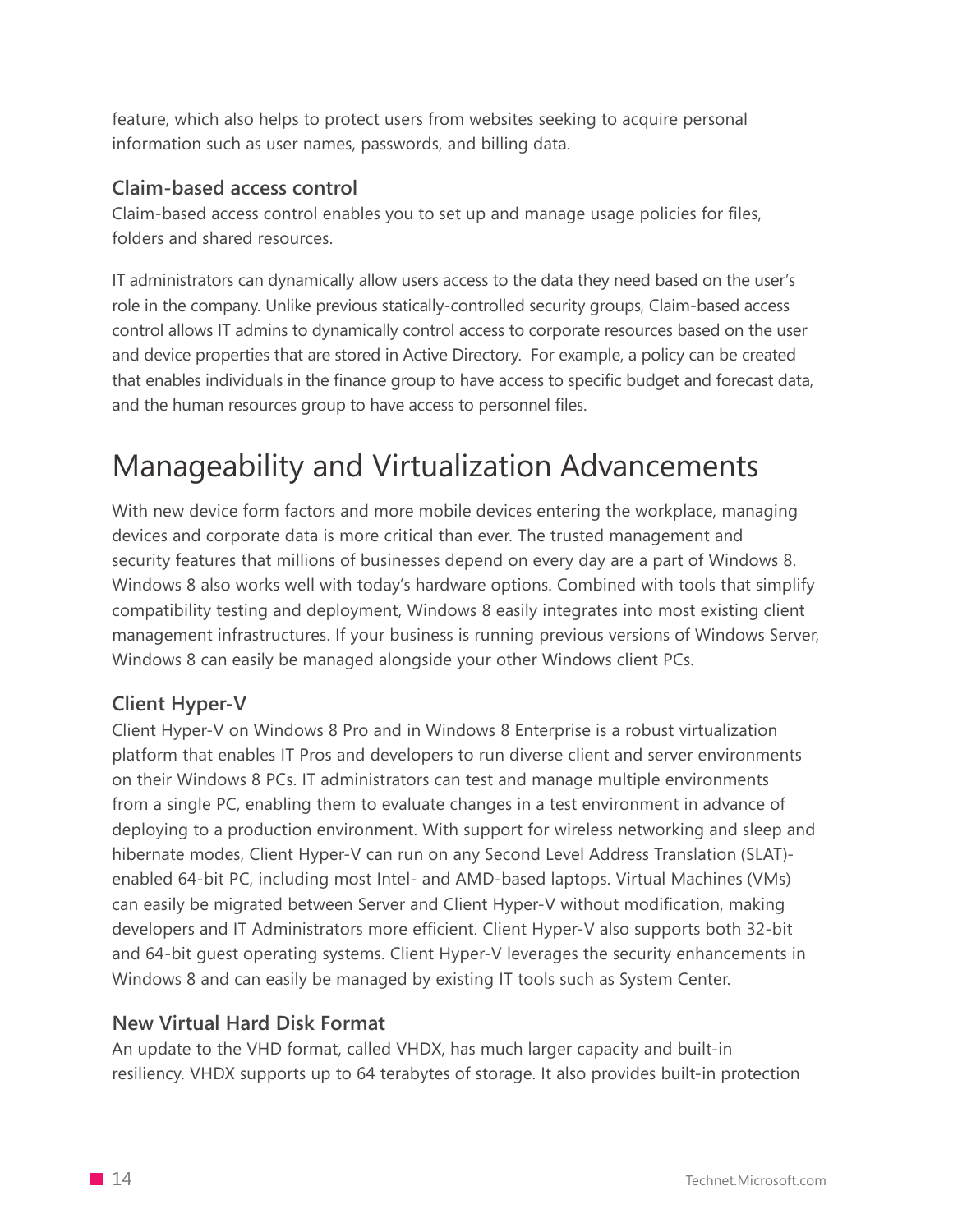from corruption that can occur during power failures and it helps prevent performance degradation on some large-sector physical disks.

## **Automation with Windows PowerShell**

Management tasks are simplified with Windows PowerShell automation. Windows PowerShell provides easy-to-learn language syntax. New features in the Windows PowerShell Integrated Scripting Environment (ISE) make it easier and faster for both new and experienced users to author clear, maintainable, production-ready automation scripts. Intellisense tap completion, snippets, and GUI based search provide improved cmdlet discovery making it easier to find and run any of the 1,200 new high-level, task-oriented cmdlets.

## **Testing, Deployment, & Migration**

Deploying Windows 8 in your organization is faster and easier than Windows 7. Enhanced tools help IT administrators make the right decisions with minimal downtime for users. A new version of the Application Compatibility Toolkit (ACT) helps IT administrators understand potential application compatibility issues by helping to identify which apps are or are not compatible with Windows 8. ACT helps you to deploy Windows 8 more quickly by helping to prioritize, test, and detect compatibility issues with your apps.

Migrating user data from a previous Windows installation can be automated with the User State Migration Tool (USMT). This tool now supports migrating user data from Windows XP installations. With the end of support for Windows XP approaching, now is a great time to plan your migration to Windows 8.

## **Refresh your PC and Reset your PC**

Windows 8 helps streamline the recovery process for PCs. Refresh your PC and Reset you PC allow users to restore their Windows 8 installation and more easily get their systems up and running again. Even when Windows 8 cannot start, you can utilize these new features from within the Windows Recovery Environment. Refresh your PC allows users to reinstall Windows 8 while maintaining their personal files, accounts, and personalization settings. These features make it faster and easier to get a PC up and running again.

## **Virtual Desktop Infrastructure (VDI)**

Powered by Windows Server 2012, Microsoft VDI provides the best value for virtual desktops today. The new Remote Desktop client in Windows 8 Pro and Windows 8 Enterprise works with VDI. Windows Server 2012 provides customers with deployment choices through a single platform and a consistently rich user experience.